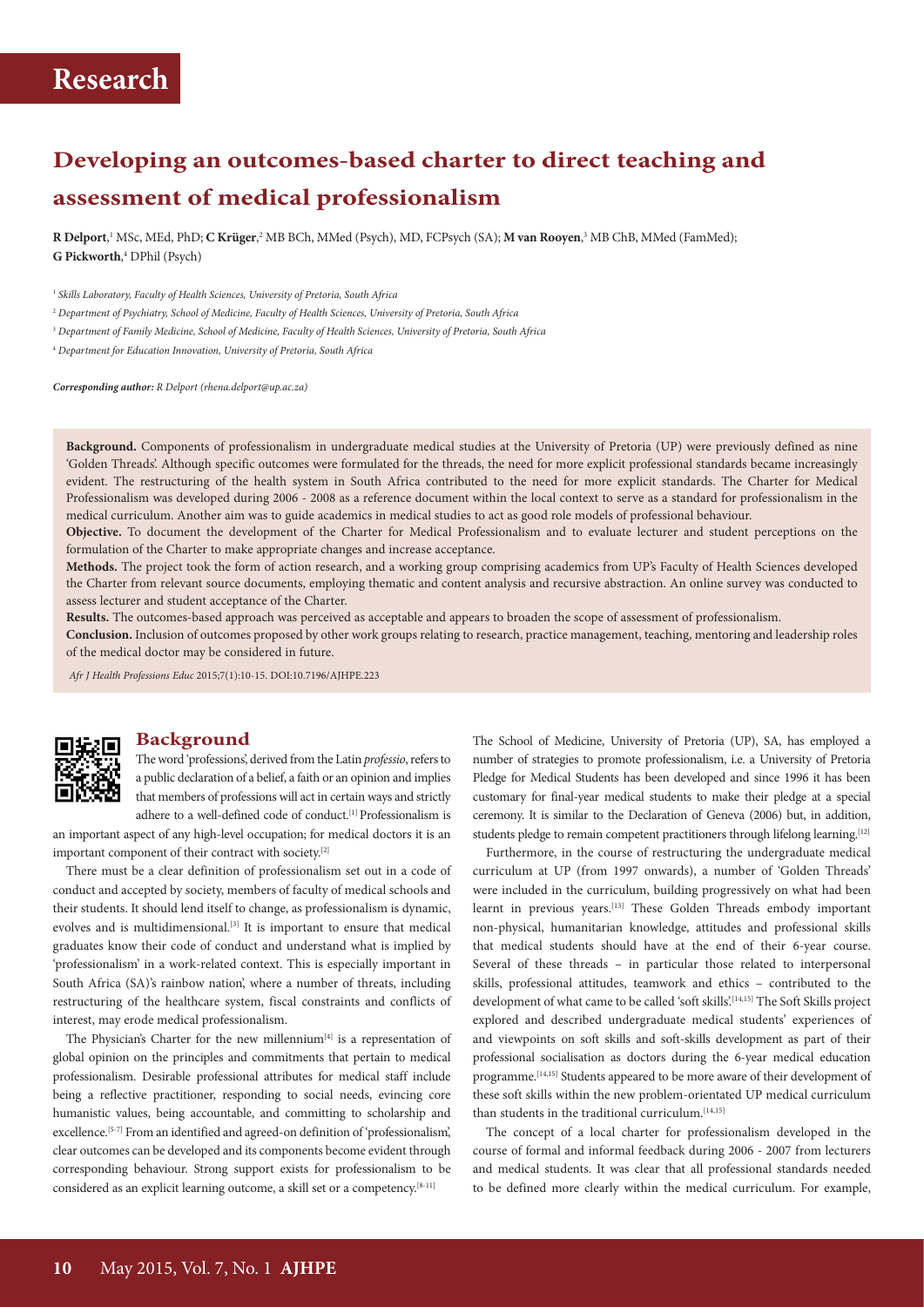from their assessment of medical students' assignments on professionalism over 5 years of study, Du Preez *et al*. [13] concluded that such professional standards could be formulated in a charter that stated the principles and commitments relevant to UP and to which all medical professionals should aspire. Appropriate assessment of students' professionalism, defined by the outcomes in the Charter, would be of vital importance, as assessment reportedly drives learning.<sup>[16]</sup> Assessment strategies purportedly not only raise awareness among students and faculty members of the core values of professionalism, but also demonstrate the importance of the development of these attributes to the institution.[5,6,17] Therefore, continuous and diagnostic assessment would aid the early detection of unprofessional conduct and lead to timely remediation.

From a previous survey it became evident that the Charter should have a distinct local character, as the Physician's Charter was not perceived as totally acceptable within the SA context by 76% of fifth-year medical students at UP.[11] A subsequent cohort of fifth-year students was required to define professionalism, and described features of professionalism that could possibly be assessed.<sup>[18]</sup> A qualitative design was employed in this second study to explore students' perceptions. Attributes used to describe professionalism were grouped under four main domains: attitude and personal conduct; teamwork; patient care; and professional competence. Although similarities with the Physician's Charter were observed, most students expressed the opinion that the humanistic attributes of professional behaviour, such as empathy, good interpersonal relationships, integrity, respect, maturity and teamwork, were not obviously represented in the Physician's Charter. Van Rooyen and Treadwell<sup>[18]</sup> concluded that a locally acceptable charter should be developed for the School of Medicine, UP. It was envisaged that the Charter should reflect the essence of the existing Golden Threads, the guidelines set by the Health Professions Council of South Africa (HPCSA) for professional conduct (HPCSA Professional Guidelines)[19] and UP's Pledge for Medical Students. Although other bodies were also in the process of defining outcomes for professionalism, e.g. the Association of American Medical Colleges,[20] UK General Medical Council (GMC),[21] Scottish Deans Medical Curriculum Group,[22] and Royal College of Physicians and Surgeons of Canada,<sup>[23]</sup> not all publications resulting from these international projects were consulted for the formulation of the charter within the UP context.

To summarise, the development of the UP Charter for Medical Professionalism was deemed necessary, as a need existed to explicitly define locally relevant standards of professionalism. Defining specific outcomes and assessment criteria relating to medical professionalism would lend consistency to the teaching and assessment of professionalism throughout the medical curriculum and aid in the early detection and remediation of unprofessional conduct. Furthermore, professional development of medical staff would result from their being informed about what was expected of a medical professionalism role model.

### **Methods**

The development of the Charter was conducted as an action research project. Qualitative data were generated from the sources listed below, using thematic and content analysis and recursive abstraction. A representative working group was comprised from the School of Medicine, UP, and included a health sciences education advisor, family physician-lecturer, Department of Psychiatry lecturer, and the Procedural Skills Unit head. The project was conducted from November 2006 to November 2008.

The sources used for the development of the Charter were:

- The University of Pretoria Pledge for Medical Students
- The Golden Threads outcomes[13]
- The HPCSA Professional Guidelines<sup>[19]</sup>
- Medical professionalism in the new millennium: A Physician's Charter (participants in the Medical Professionalism Project 2002)[4]
- Good Medical Practice, GMC.<sup>[21]</sup>

All lecturers from the School of Medicine were invited via corporate email to participate in the study. A survey was conducted to source anonymous feedback on the Charter with the use of an online survey tool, Survey Monkey (http://www.surveymonkey.com). Following incorporation of comments from lecturers, students were invited to participate anonymously in the survey via a pop-up message and link on the university's learning management system. Respondents had to select one of the following options: agree/reject/reword for the competencies, values and attributes within the domains of professionalism, and for the descriptors of how the competencies may become evident.

Consensus was reached within the working group on whether the student comments were too poorly worded for consideration or inappropriate and which changes should be made to the Charter. The revised Charter was then presented to lecturers at undergraduate teaching committee meetings, strategic meetings of the School of Medicine, and induction programmes for newly appointed lecturers. No further proposals were made on invitation to improve the Charter, suggesting general acceptance by faculty.

Ethical approval for the study 'Teaching/learning, assessment and monitoring of medical students' professional conduct based on a Charter for professionalism' was granted by the Ethics Committee of the Faculty of Health Sciences (No. 63/2007). Consent was implied by anonymous participation.

### **Results**

Complete responses were received from 52 lecturers in the School of Medicine, 6 of whom were full professors, 9 associate professors, 20 senior lecturers, and 17 lecturers. The student response rate was 15.3%, after exclusion of incomprehensible, incomplete or obviously ridiculous responses. The number of respondents per year group 1 - 6 were 83, 21, 42, 15, 6 and 17, respectively.

High levels of agreement in the selection and wording of items were observed in the responses of lecturers and students. The highest percentage for 'reject' (7.6%) was observed to relate to the following professional competence: 'As a medical practitioner or student I am required to demonstrate knowledge and understanding of the principles of managed health care and health care systems in South Africa with special reference to the differences between the public and private sector'. The highest percentage for rewording for any given item was 4.5%. This competency was formulated as follows: 'As a medical practitioner or student I am required to demonstrate a relevant epidemiological approach'. Table 1 presents all comments and suggestions made within the three domains of professionalism in relation to any of the listed requirements and how they become evident. Table 2 lists the two domains with three separate statements in which relevant comments were made that were suggestive of a poor correlation between the proposed professionalism outcomes and the reality of the workplace. Only 2% of respondents suggested that a descriptor of an outcome be reworded.

The revised Charter for Medical Professionalism is presented in Table 3, highlighting what lecturers and students regard as locally relevant standards for medical professionalism.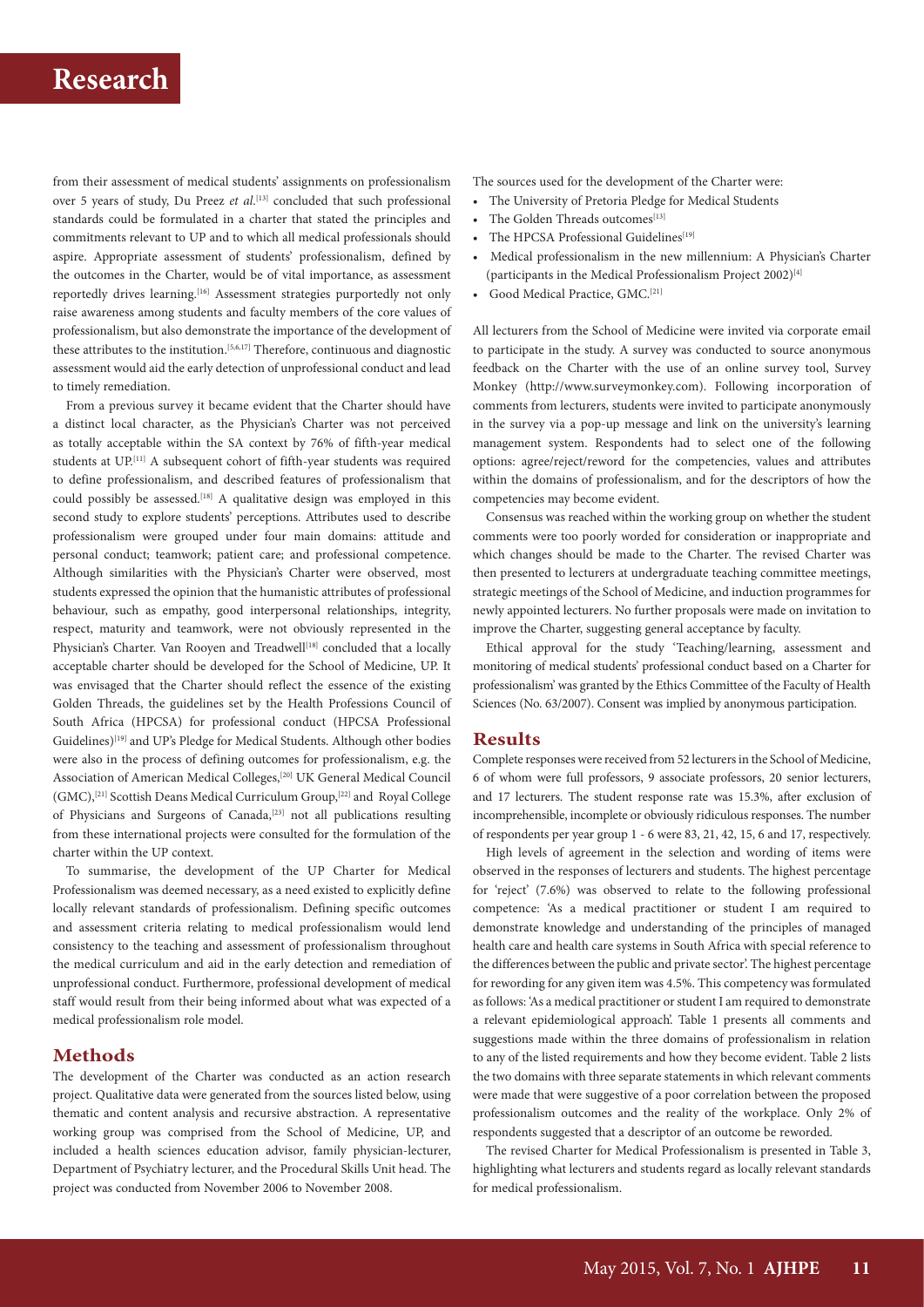| Domain                  | Table 1. Specific feedback from student respondents about the three domains of professionalism                                                                                                                                                                                                                      |                                                                                                                                                                                                                                                                                                   |
|-------------------------|---------------------------------------------------------------------------------------------------------------------------------------------------------------------------------------------------------------------------------------------------------------------------------------------------------------------|---------------------------------------------------------------------------------------------------------------------------------------------------------------------------------------------------------------------------------------------------------------------------------------------------|
|                         | Original wording of item                                                                                                                                                                                                                                                                                            | Comment/suggested change                                                                                                                                                                                                                                                                          |
| Professional competence | Problem-solving and critical thinking skills are evident<br>when I:                                                                                                                                                                                                                                                 | Problem-solving and critical thinking skills are evident<br>when I:                                                                                                                                                                                                                               |
|                         | • Formulate a management plan after negotiation with<br>the patient/parent/guardian                                                                                                                                                                                                                                 | • Formulate a management plan before negotiation (to get an<br>idea of what you plan to do), but am able to adapt it after<br>discussion with patient/parent/guardian (once you have<br>received a better idea of the situation)                                                                  |
|                         | Being knowledgeable of and applying relevant laws are                                                                                                                                                                                                                                                               | Addition to the end of the statement:                                                                                                                                                                                                                                                             |
|                         | evident when I:<br>• Demonstrate personal responsibility and ethical<br>behaviour in my conduct                                                                                                                                                                                                                     | • Realising that one cannot be taught to be ethical and<br>responsible in medical school but must do so in a personal<br>capacity first                                                                                                                                                           |
|                         | • Demonstrate a commitment to improving my<br>knowledge and skills on a continuous basis                                                                                                                                                                                                                            | • Demonstrate a commitment to improving knowledge and<br>skills where possible                                                                                                                                                                                                                    |
|                         | Being knowledgeable of and understanding the principles<br>of managed healthcare and healthcare systems in SA are<br>evident when I:<br>• Apply the principles of managed healthcare, including<br>the principles of fair distribution of healthcare<br>resources, social justice, and access to healthcare for all | I feel that this decision is usually not made by the doctor $-$ it<br>is made by the management running the hospital, and lack of<br>resources to adequately treat patients is a common complaint<br>in many places. This is not usually because of a lack of money,<br>but rather bad management |
| <b>Ethical</b> values   | Ethical values require me to:<br>• Strive to ensure the well-being of all members of society                                                                                                                                                                                                                        | Ethical values require me to:<br>• Strive to ensure the well-being of all members of society<br>who seek my professional assistance                                                                                                                                                               |
|                         | Acknowledging patient autonomy and empowering<br>patients to make informed decisions are evident when I:<br>• Negotiate a treatment plan with patients                                                                                                                                                              | Acknowledging patient autonomy and empowering patients<br>to make informed decisions are evident when I:<br>• Negotiate a treatment plan with patients that best meets                                                                                                                            |
|                         | Acknowledging people's human rights is evident when I:<br>• Respect a patient's rights and needs                                                                                                                                                                                                                    | both myself, the patients' and their relatives' needs<br>Acknowledging people's human rights is evident when I:<br>• Respect a patient's rights and needs as required from me by<br>law and unspoken guidelines                                                                                   |
|                         | Acknowledging patient autonomy and empowering<br>patients to make informed decisions are evident when I:<br>• Respect their concerns and choices                                                                                                                                                                    | Unless their choices stand to harm others, especially in the<br>cases of adults making decisions for children                                                                                                                                                                                     |
| Personal attributes     | Upholding and maintaining professional behaviour and<br>relationships are evident when I:<br>• Show maturity by a willingness to learn from others,                                                                                                                                                                 | I will accept criticism only if it is fully informed and takes<br>availability of hospital resources into account                                                                                                                                                                                 |
|                         | accept constructive criticism, and acknowledge my<br>errors and limitations                                                                                                                                                                                                                                         | but not stand for unfair and unjust treatment based on my<br>level of education or my race                                                                                                                                                                                                        |

**Table 2. Specific feedback from student respondents suggestive of discordance between the proposed professionalism outcomes and workplace reality**

managed healthcare and healthcare systems in South Africa are

• Apply the principles of managed healthcare, including the principles of fair distribution of healthcare resources, social

• Show maturity by a willingness to learn from others, accept constructive criticism, and acknowledge my errors and

justice, and access to healthcare for all

professional relationships are evident when I:

Professional competence Being knowledgeable of and understanding the principles of

Personal attributes Upholding and maintaining professional behaviour and

evident when I:

limitations

**Domain Comment/suggested change Original wording of item Comment/suggested change** I feel that this decision is usually not made by the doctor – it is made by the management running the hospital, and lack of resources to adequately treat patients is a common complaint in many places. This is not usually because of a lack of money – but, rather, bad management

> I will accept criticism only if it is fully informed criticism and if it takes availability of hospital resources into account

> … but not stand for unfair and unjust treatment based on my level of education or my race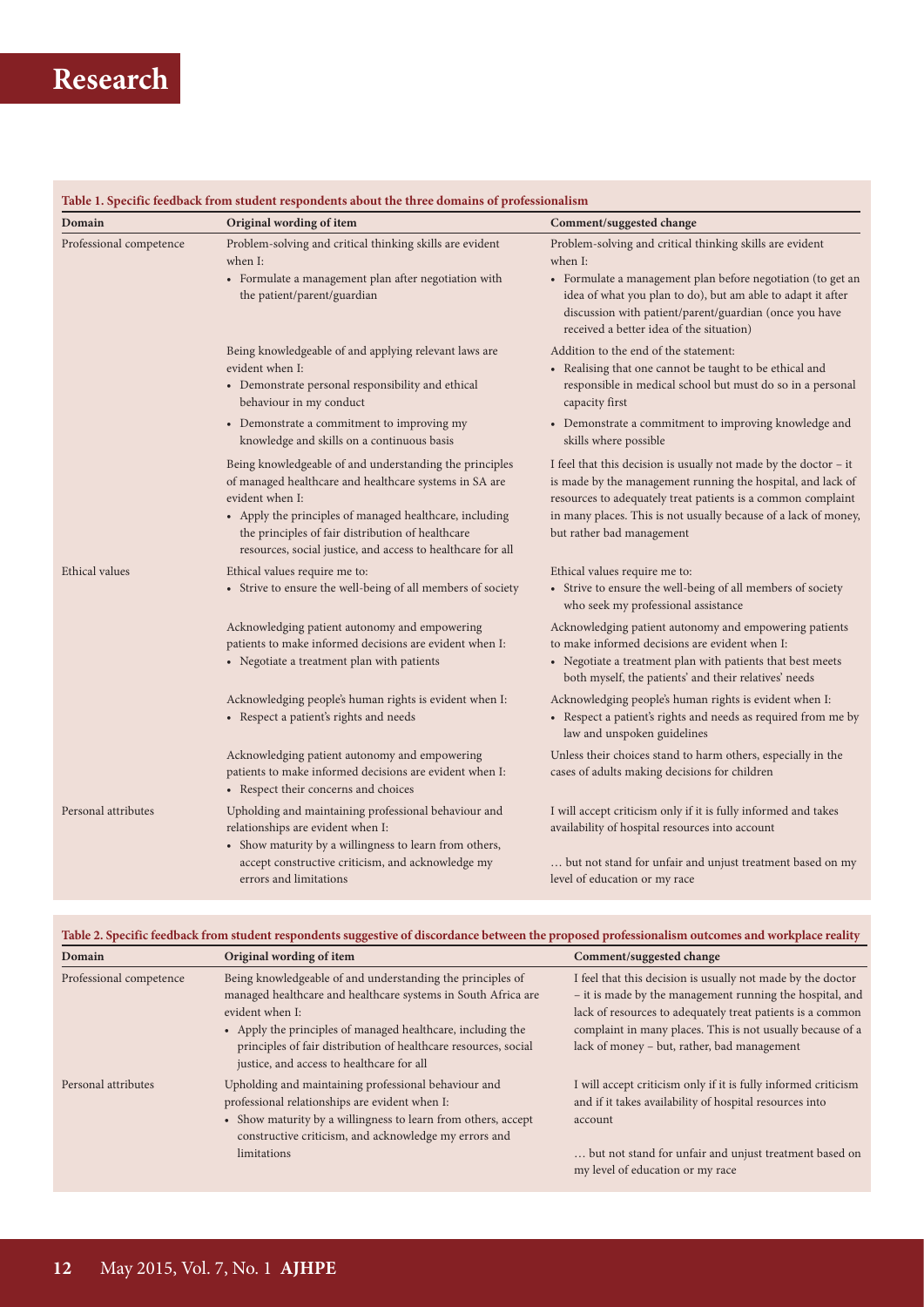#### **Table 3. The Charter for Medical Professionalism: University of Pretoria**

- This charter guides the professional practice of medical students and practitioners. Both students and practitioners are required to commit themselves to: being informed of their professional responsibilities; a desire to maintain professional behaviour; and maintaining high standards of medical practice
- Students and practitioners should demonstrate (*i*) professional competence; (*ii*) adherence to ethical values; and (*iii*) the personal attributes that are associated with professionalism
- This charter shows what is expected of students and practitioners in terms of all three of these components of professionalism and also sets out how professionalism is made evident in conduct

#### **1. Professional competence**

#### **As a medical practitioner or student I am required to:**

- Demonstrate problem-solving and critical thinking skills
- Keep good clinical records
- Demonstrate a relevant epidemiological approach
- Be knowledgeable and apply relevant laws with special reference to:
	- Human rights
	- Relationships (collegial, patient and personal)
	- Unlawful conduct
	- Patient procedures (e.g. involuntary admission, etc.)
- Demonstrate knowledge and understanding of the principles of managed healthcare and healthcare systems in South Africa, with special reference to the differences between the public and private sectors
- Demonstrate a commitment to improving my knowledge and skills on a continuous basis

#### **Making these skills and qualities evident**

- Problem-solving and critical thinking skills are evident when I:
	- Apply appropriate knowledge (anatomy, physiology, pathology, ethics, etc.) and skills (interpersonal, communication, physical skills, etc.) in the clinical assessment and treatment of patients
	- Display an evidence-based approach while considering the availability of resources
	- Formulate a management plan after negotiation with the patient/parent/guardian
	- Accommodate in myself a degree of uncertainty in clinical decision-making and possible differences of opinion with others
- Keeping good clinical records is evident when I:
	- Record information on the patient and matters relating to patient management in the appropriate format and regularly update this information
- Demonstrating a relevant epidemiological approach is evident when I:
	- Determine the extent of the healthcare problem
	- Plan and implement interventions using existing resources
	- Apply appropriate methodology
- Being knowledgeable of and applying relevant laws are evident when I:
	- Demonstrate knowledge of the South African Constitution and relevant laws in my clinical practice
	- Demonstrate personal responsibility and ethical behaviour in my conduct
- Being knowledgeable of and understanding the principles of managed healthcare and healthcare systems in South Africa are evident when I:
	- Apply the principles of managed healthcare, including the principles of fair distribution of healthcare resources, social justice, and access to healthcare for all
- A commitment to continually improving my knowledge and skills for the improvement of my professional competence is evident when I:
	- Practise evidence-based medicine
	- Inform my practice with up-to-date information and research
	- Engage in continuing professional development

#### **2. Ethical values**

### **Ethical values require me to:**

- Demonstrate an appropriate ethical approach to dilemmas in clinical practice and research
- Acknowledge people's human rights
- Acknowledge patient autonomy and empower patients to make informed decisions
- Uphold honesty as a primary concern
- Strive to ensure the well-being of all members of society

Continued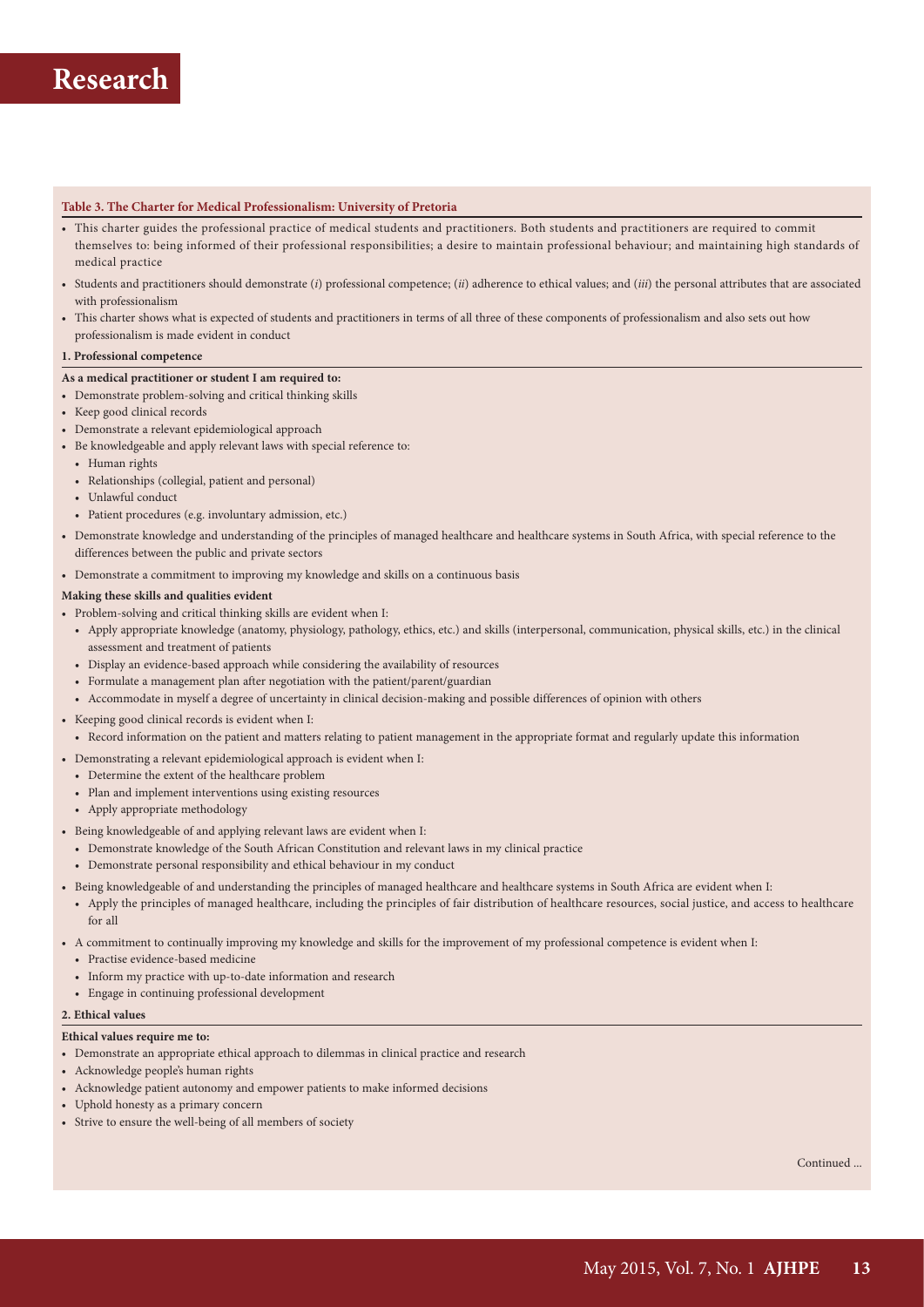#### **Table 3. (continued) The Charter for Medical Professionalism: University of Pretoria**

#### **Making these values evident**

- An appropriate ethical approach to clinical and research ethical dilemmas is evident when I:
- Identify ethical dilemmas in clinical practice and research
- Am accountable in my responses to these dilemmas
- Acknowledging people's human rights is evident when I:
- Respect a patient's rights and needs
- Treat people in a fair and just manner
- Acknowledging patient autonomy and empowering patients to make informed decisions are evident when I:
- Inform patients correctly of their treatment options
- Respect their concerns and choices
- Negotiate a treatment plan with patients
- Upholding honesty as a primary concern is evident when I:
	- Demonstrate honesty in all my communications and dealings with patients and base all my dealings with patients on integrity
- Striving to ensure the well-being of all members of society is evident when I:
- Manage available resources responsibly

### **3. Personal attributes**

#### **The personal attributes of a medical student or doctor require me to:**

• Uphold and maintain professional behaviour and professional relationships

#### **Making these attributes evident**

- Upholding and maintaining professional behaviour and professional relationships are evident when I:
	- Demonstrate desirable personal attributes (such as compassion, empathy, honesty, tolerance, integrity, responsibility, trustworthiness, confidentiality, beneficence, respect for the primacy of the patient, transparency in decisions) in my relationships with patients
	- Show respect in my demeanour, grooming, adherence to the appropriate dress code, punctuality and attendance
	- Show maturity by a willingness to learn from others, accept constructive criticism, and acknowledge my errors and limitations
	- Am able to handle conflict and make appropriate decisions and cope in a crisis
	- Have good communication and interpersonal skills, such as knowing how to greet patients appropriately and listening well
	- Show the ability to work in a team through delegating and making referrals appropriately, sharing with colleagues, valuing the input of all team members and recognising all contributions of the team.

### **Discussion**

The Charter for Professionalism of the School of Medicine, UP, was developed to promote a common understanding of how professionalism may become evident, thus heightening student (and lecturer) awareness of professionalism and assuring consistency in the teaching and assessment of professionalism in medicine.

To assure 'buy-in' from the School of Medicine, the Charter was specifically developed to accommodate the previously defined Golden Threads. Other sources – as listed under Methods – were included in the research process, and feedback from faculty and students was sourced in a local survey. Generally, the survey responses supported the current form of the UP Charter. Although the response rate of the students was relatively low, all years of study were represented. Students are continually invited to comment on the Charter as part of their reflection activities.

Comments made by students mostly provided evidence of buy-in, as they proposed subtle changes to the wording of specific outcomes. Some of the comments, however, indicated that discordance might exist between the proposed professionalism outcomes and workplace reality, where resources to treat patients adequately are often lacking (Table 1). The assessment of professionalism within the macro-societal domain may become complicated as a result of a dysfunctional system that needs to be accounted for. As proposed in the 'Assessment of professionalism: Recommendations from the Ottawa 2010 Conference,<sup>[24]</sup> future research may be directed towards exploring 'professionalism assessment in complex clinical workplaces,

including how individuals adapt to difficult or even dysfunctional health care systems and the gaps that arise between espoused values and actual practice'.

The hallmark paper 'Health professionals for a new century: Transforming education to strengthen health systems in an interdependent world' proposes that a competencies-based approach within team-based learning be employed and that global learning should be strengthened.<sup>[25]</sup> The outcomes-based approach of the UP Charter is therefore in agreement with international trends, as it defines measurable or observable competencies, albeit within the SA context. Cross-referencing between outcome frameworks is, however, indicated.<sup>[26]</sup> Such an endeavour would aid in identifying gaps and promoting a common understanding of professionalism in the workplace, as is evident from the attributes or competencies proposed for the 'global doctor' (The Tuning Project (Medicine), 2012).[27] The unique nature of professionalism as described and understood locally within different medical schools and healthcare disciplines should, however, be appreciated and maintained.

Agreement between the outcomes defined in UP's Charter for Medical Professionalism and those defined in The Tuning Project,<sup>[27]</sup> Tomorrow's Doctors,[28] The Scottish Doctor,[29] and The American Board of Internal Medicine (ABIM) Foundation,<sup>[30]</sup> is highly evident. What appears to be lacking in the UP Charter, however, is emphasis on research, practice management, and teaching, mentoring and leadership roles of the doctor. Furthermore, identification of the attributes of the global doctor is